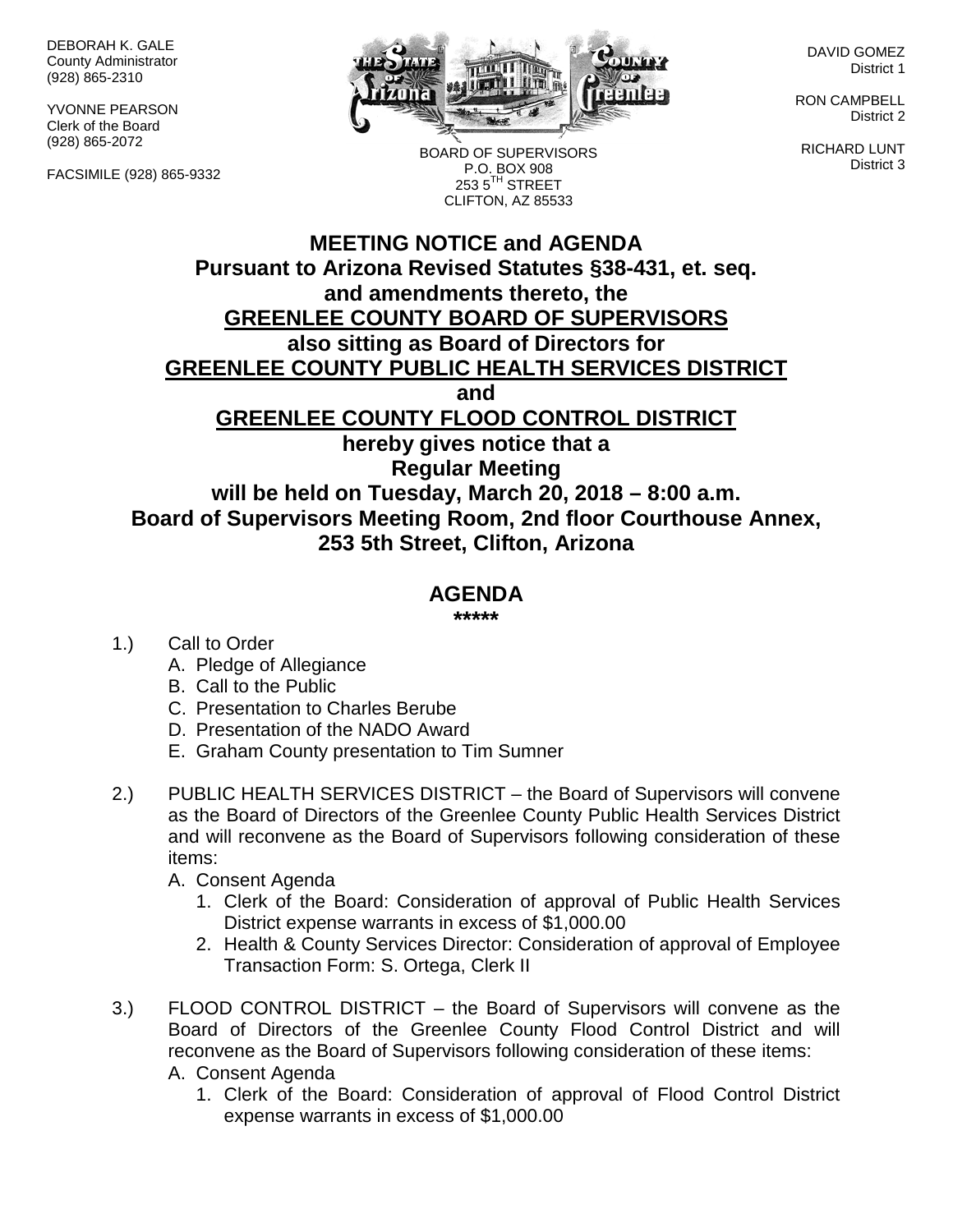- 4.) Vince Buccellato, IT Manager
	- A. Discussion/Action to create a Help Desk Technician position in the IT **Department**
- 5.) Philip Ronnerud, County Engineer
	- A. Discussion/Action ground lease for hangar at the Greenlee County Airport
	- B. Discussion/Action acceptance of the Campbell Blue Bridge from the Central Federal Lands Highway Division
- 6.) Yvonne Pearson, Clerk of the Board
	- A. Discussion/Action regarding the purchase of an electronic time clock and timesheet program
- 7.) Discussion/Action regarding the distribution of Secure Rural Schools Funds
- 8.) Kay Gale, County Administrator
	- A. Discussion/Action regarding the proposed revisions/clarification to the County Holiday Pay Policy
	- B. County and State budget and legislative issues
	- C. Discussion/Action regarding Fiscal Year 2019 County Healthcare Premiums
	- D. Calendar of Events
- 9.) Consent Agenda
	- A. Clerk of the Board: Consideration of approval of minutes to previous meetings – 01/02/18; 01/16/18; 02/06/18; 02/20/18
	- B. Clerk of the Board: Consideration of approval of expense warrants in excess of \$1,000.00 – Voucher 1057; 1063; 1065, 1067, 1070
	- C. County Sheriff: Consideration of approval of Employee Transaction Forms: R. Holguin, Deputy; D. Rooks, Deputy
	- D. County Assessor: Consideration of approval of Employee Transaction Form: B. Alvarez, Part-time Clerk I
	- E. Public Works Landfill: Consideration of approval of Employee Transaction Form: J.Rainbolt, Public Works Operations Tech III
	- F. Superior Court Judge: Consideration of appointment of Judge Pro Tempore for the Honorable Gary Scales, Honorable C. Allan Perkins, Honorable D. Corey Sanders, and Honorable Travis W. Ragland effective July 1, 2018 and ending June 30, 2019
	- G. County Administrator: Consideration of adoption of Resolution 18-03-01 Authorizing renewal of Greenlee County's membership in the Arizona Local Government Employee Benefit Trust and appointing trustees to serve during the renewal period
	- H. Elections Director: Consideration of approval of the purchase of one (1) DS450 Ballot Counter/Scanner and Election Day support from Election Systems and Software (ES&S) in an amount not to exceed \$60,450.00 to be paid with budgeted elections funds